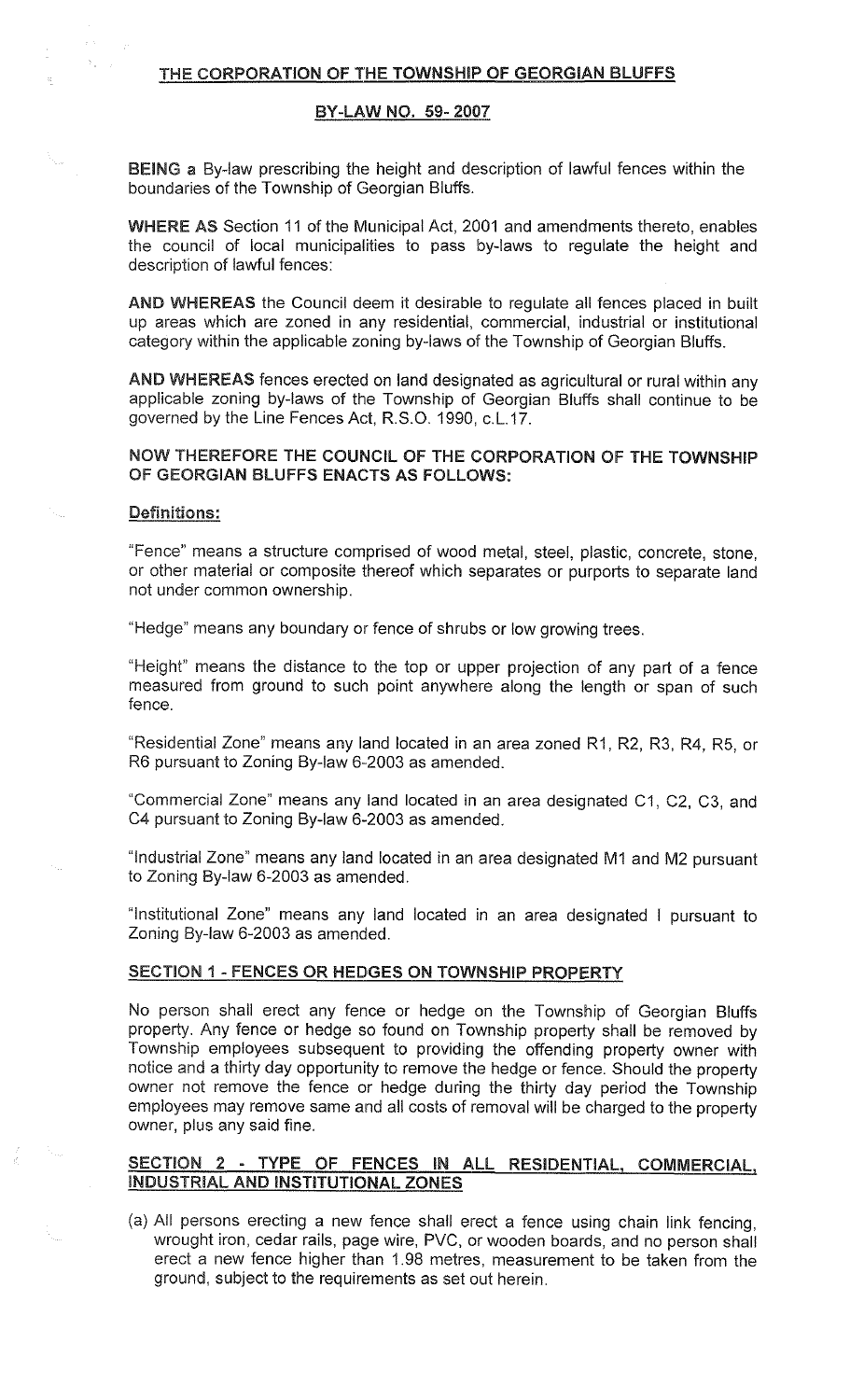- (b) No person shall construct or cause to be constructed any fence in any Residential, Commercial, Industrial and Institutional Zone having barbed, razor, energized electric or similar wire or material.
- (c) All persons constructing new fences shall use materials made of page wire or chain link or wrought iron, shall only be erected using new chain link or page wire, PVC, or wrought iron material or otherwise approved by the Municipal Law Enforcement Officer. All persons constructing new fences shall ensure that steel fence posts are capped.
- (d) All persons erecting privacy fences shall use wooden materials shall be constructed of new wooden boards, or other approved materials, that are placed no further apart than 2.5 em. with a minimum thickness of 2.5 em and a maximum width of 15.2 em. All persons erecting a privacy fence shall ensure that wooden fence posts are anchored into the ground and that the tops are cut off to avoid injury to persons. All persons erecting a privacy fence shall construct fences in <sup>a</sup> manner that creates a finished side showing on both the interior and exterior face of the fence. The boards may be vertical or horizontal.
- (e) Rail fences are exempt from Section 2 (Sub D).
- (f) No person shall erect a fence a manner that blocks the view of a driver, as defined by the latest revision of the Ontario Traffic manuals, leaving a property to enter the travelled portion of the roadway.
- (g) Every person shall maintain every fence in a good state of repair and be effectively at ninety degrees to the ground.

# SECTION 3 – FENCES AROUND PRIVATE OUTDOOR SWIMMING POOLS

All persons shall ensure that every fence securing a private outdoor swimming pool shall be constructed within the provisions of By-Law 18-2004, as amended, or other such by-laws in effect, as amended, from time to time.

## SECTION 4- SPECIAL CIRCUMSTANCES AND PERMISSIONS

All persons having a fences or hedge which is not placed on the mutual property boundary due to disputes with neighboring property owners, shall be set back a minimum of one foot from the property boundary in order that the fence owner can access both sides of the fence for maintenance purposes.

#### SECTION 5 - ENFORCEMENT

- (a) This by-law shall be enforced by the Municipal Law Enforcement Officer or such other officer as may be appointed by Council from time to time.
- (b) Any person who contravenes any provision of this by-law, shall be, upon conviction, guilty of an offence and is liable to any penalty as provided in the Provincial Offences Act.
- (c) The Court in which the conviction has been entered, and any court of competent jurisdiction thereafter, may make an order prohibiting the continuation or repetition of the offence by the person convicted, and such order shall be in addition to any other penalty imposed on the person convicted.

#### SECTION 6 - PENALTY PROVISIONS

A.,

(a) Every person who contravenes the provisions of this By-law is guilty of an offence and upon conviction thereof is liable to a penalty as provided for in Section 61 of the Provincial Offences Act as amended from time to time.

If, for any reason, any section, clause or provision of this By-law is declared by a Court of competent jurisdiction to be invalid, the same shall not affect the validity of this By-law as a whole or any part thereof, other than the part which was declared to be invalid.